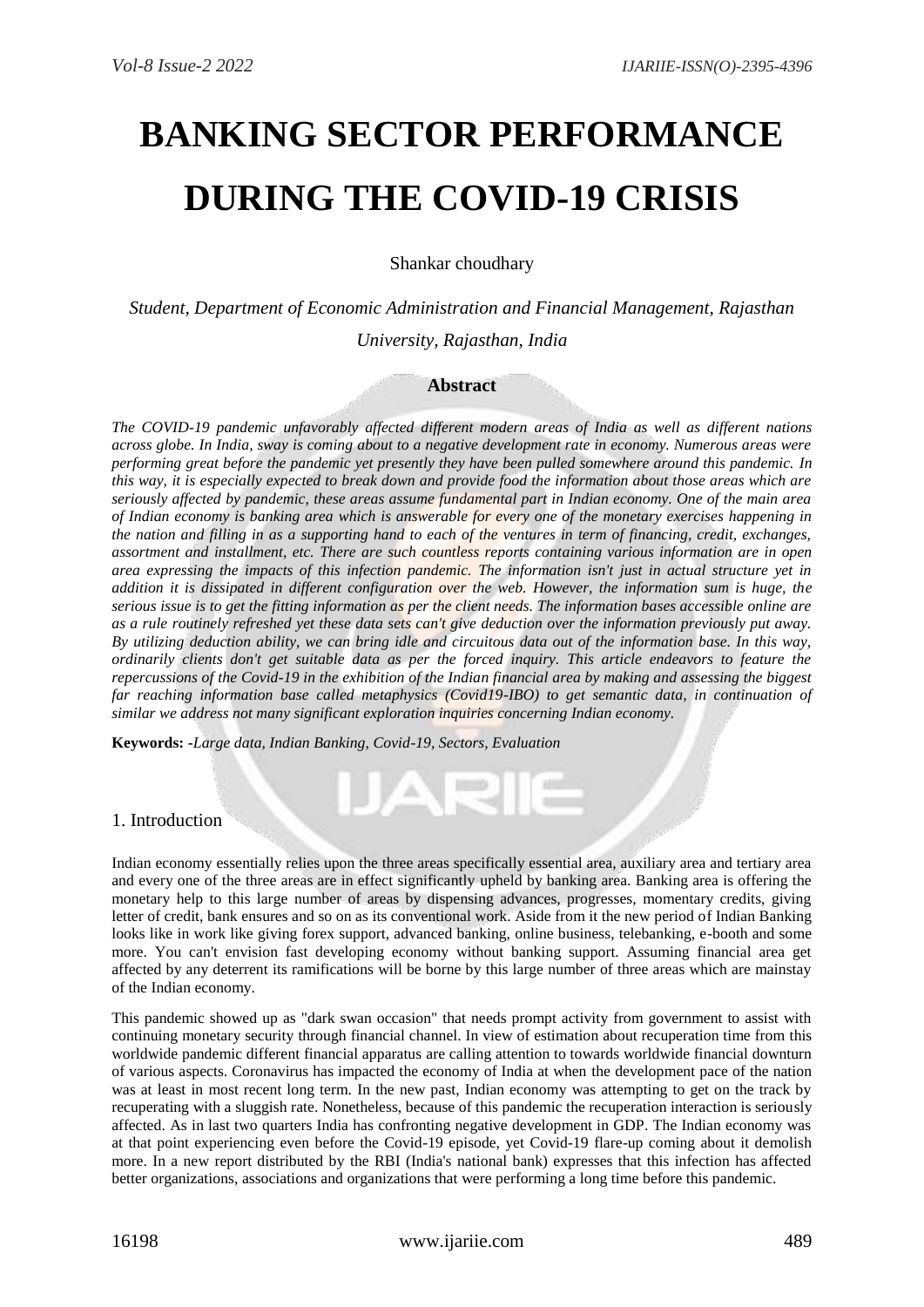Presently, Banks need to limit the gamble and utilize the high gamble disinclined methodology to rebuild credits, provisioning awful obligations because of less gamble craving, Indian banks have previously experienced extreme misfortunes in past rebuilding endeavors. A similar report shows that 19 areas are been antagonistically affected by this pandemic coming about the pressure of dept. having esteem Rs 15.5 lakh crore which were not under the pressure before this infection flare-up.

In this manner, examination of the effect of Covid-19 from the enormous measure of conveyed information is extremely fundamental to forestall the defeat of the economy and the limit the pandemic impact. It is additionally fundamental since this study will be utilized as a touch conveyor in future assuming any of the pandemic effects like Covid-19. This paper offers the Covid19 sway on Banking philosophy (Covid19-IBO) that gives semantic data about the effect of the Covid-19 on the financial area of India.

## **2. Literature Review**

Coronavirus pandemic antagonistic effect the Indian economy. To control the progression of the infection, GoI declared a cross country secure and different approaches to help individuals. Dev and Sengupta have broke down the monetary state of the India before the Covid-19 alongside approaches that has been announced up to this point and possible impact of the shock on a few piece of the Indian economy. Rakshit and Basistha have composed an article about financial impact of the flare-up in India by considering episode as a man-made fiasco for example human misfortune. They resolved three significant examination questions: the impact of Covid-19 on the Indian economy alongside the nitty gritty investigation of the various areas that experienced Covid-19, the impact of Covid-19 on the two-sided exchange connection among China and India, the exhibition of wellbeing framework during this pandemic. Kanitkar exhibited the financial loss of India during Covid-19 by utilizing a direct I/O model and results shows that the misfortune is around 10-30% of its GDP. The creator has additionally centered around the emanation of CO2 from the power area and power supply, request. Demirguc-Kunt et al. have broke down the impact of the Covid-19 flare-up on the financial area by talking about the bank stock costs all around the world alongside inspect the job of monetary strategy by involving worldwide information bases for the presentation of bank stocks.

The Covid-19 information is accessible on the web in different arrangement. WHO gives multilingual Covid-19 data set that refreshes consistently and contains all the data about Covid-19. Kousha and Thelwall gave the entrance of the inclusion of academic data sets and effect markers from the time of 21.03.2020 to 18.04.2020 so that individuals can distinguish the significant new examinations rapidly from Covid-19 distributions like news, tweets, references, facebook, data sets and a lot more places. To answer really to crises like general wellbeing, we really want to share the data across different disciplines and IT frameworks. Here ontologies offer great administrations and beat the issue of interoperability. Alongside the data sets, different ontologies likewise have been created to correct the covered up and semantic data. Dutta and DeBellis have distributed the metaphysics as an information model specifically COviD-19 cosmology for case and patient data (called CODO) on the web as an information diagram that gives the data about the Covid-19 pandemic. The essential focal point of the CODO metaphysics is to portray the Covid-19 cases and Covid-19 patient information. Irresistible Disease Ontology (called IDO) is an interoperable metaphysics that contains the space data about irresistible illness where elements are connected with the clinical and biomedical parts of the infection. The expansion of the IDO and Virus Infectious Disease philosophy (VIDO) is called COVID-19 Infectious Disease Ontology (known as IDO-COVID-19) and contains the data about the Covid19 sickness and SARS-CoV-2 infection.

## **3. Methodology**

In this research, secondary method has been used to collect the data. The total 10 banks have been selected as a part of the sample. The time period considered for this research is longitudinal. As annual reports of the selected companies for the past five years from 2017 to 2021 have been included. The respective data has been collected from moneycontrol.com for all 10 companies. The selected 10 companies are ranked top 10 in the banking industry. The reason behind collection of data from 2017 to 2021 is to find the impact of COVID-19 on the performance of the Indian Banking Industry.

#### **3.1 Variable Overview**

#### 1. Income

The income variable indicates the sales turnover of the bank. This variable will indicate how much income bank has received in the form of interest and other sources. All the figures are in Rs. Crores.

#### 2. Total Expenditure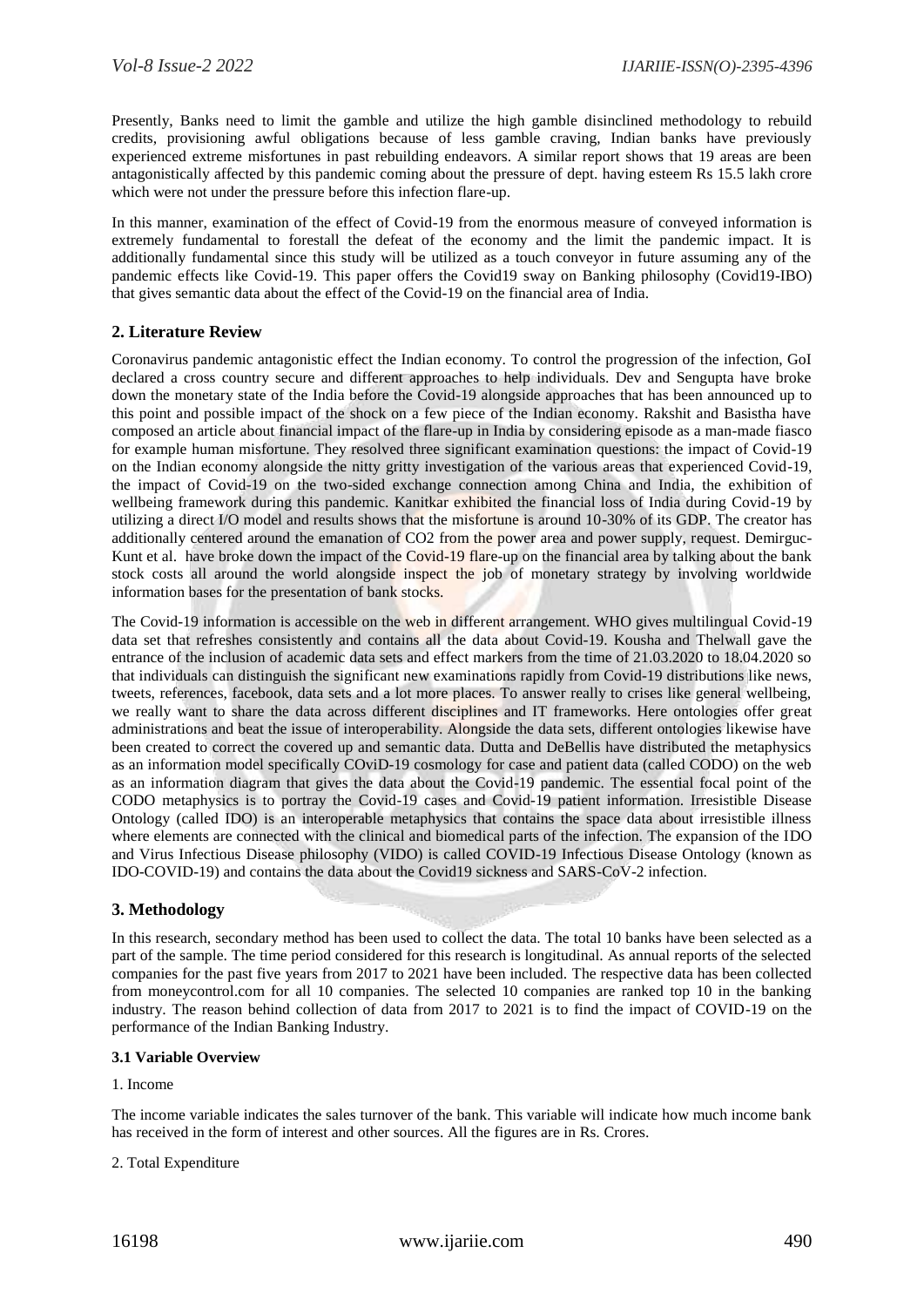This variable denotes the total expenditure, which is to be deducted from total income to find net profit. The total expenditure includes operating and other expenses.

#### 3. Operating expenses

This variable includes all the operational expenses such as salary, rent, office stationeries and so on. These are day-to-day expenses of the banks. In addition, the nature of these expenses are semi variables, as increase and decrease in income rarely affects these expenses.

## 4. Net Profit

This variable is the remaining amount left after deduction of total expenditure from total income. The negative value implies net loss to the company.

#### 5. Basic EPS

The basic EPS also known as Earnings per share of the bank. This is calculated through dividing net profit by total number of outstanding shares. The high EPS indicates better performance of the bank and vice-versa.

6. Tier 1% and 2%

The tier 1 is the core capital reserve by the bank in order to meet risk weighted assets. The risk weighted assets includes loans, bank overdraft and investments by the bank. On the other hand, Tier 1 capital includes investments of shareholders. As per RBI guidelines, each bank must require to maintain 6% in Tier 1 and 1.5% in Tier 2. The Tier 2 consists of other short term securities such as fixed deposits of customers.

7. Number of branches and number of employees

These variables denote size of the bank. As increase in these variables indicate expansion of the bank and viceversa. The increase or decrease in such variable will also indicate the impact of COVID-19 on banks.

## **3.2 Data Analysis Techniques**

The techniques used for analyzing the data has been categorized in two types: descriptive and analytical. In descriptive analysis, summary of descriptive statistics in excel has been used. The summary displays mean, median, Standard Deviation, Kurtosis, Skewness, Range, Minimum, Maximum, Sum and count of the overall sample.

In analytical analysis, ANOVA one-way factor has been used to identify whether there is any significance difference in the selected variable from 2017 to 2021. The variables consist of each company's data together.

## **4. Results**

#### **4.1 Descriptive Analysis**

The descriptive analysis describes the data in the form of providing summary statistics. The summary helps in evaluating the type of distribution of the data along with average output.

|                       | Income    | Total<br>Expenditure | Net Profit | Number of<br><b>Branches</b> | <b>Number of Employees</b> |
|-----------------------|-----------|----------------------|------------|------------------------------|----------------------------|
| Mean                  | 79,414    | 75,981               | 3,433      | 6,728                        | 78,365                     |
| Median                | 56,812    | 59,605               | 1,061      | 4,819                        | 65,361                     |
| Standard<br>Deviation | 72.861    | 69.149               | 8,795      | 5,186                        | 62,469                     |
| <b>Kurtosis</b>       | 4         | 4                    | 2          | 5                            | 3                          |
| <b>Skewness</b>       | 2         | 2                    |            | 2                            | 2                          |
| Range                 | 290,396   | 271,391              | 43.399     | 19,732                       | 245,283                    |
| Minimum               | 18,251    | 16,845               | (12, 283)  | 2,682                        | 18,758                     |
| Maximum               | 308,647   | 288,237              | 31,117     | 22,414                       | 264.041                    |
| Sum                   | 3,970,682 | 3,799,054            | 171,629    | 336,401                      | 3,918,267                  |

#### **Table 1: Descriptive Statistics**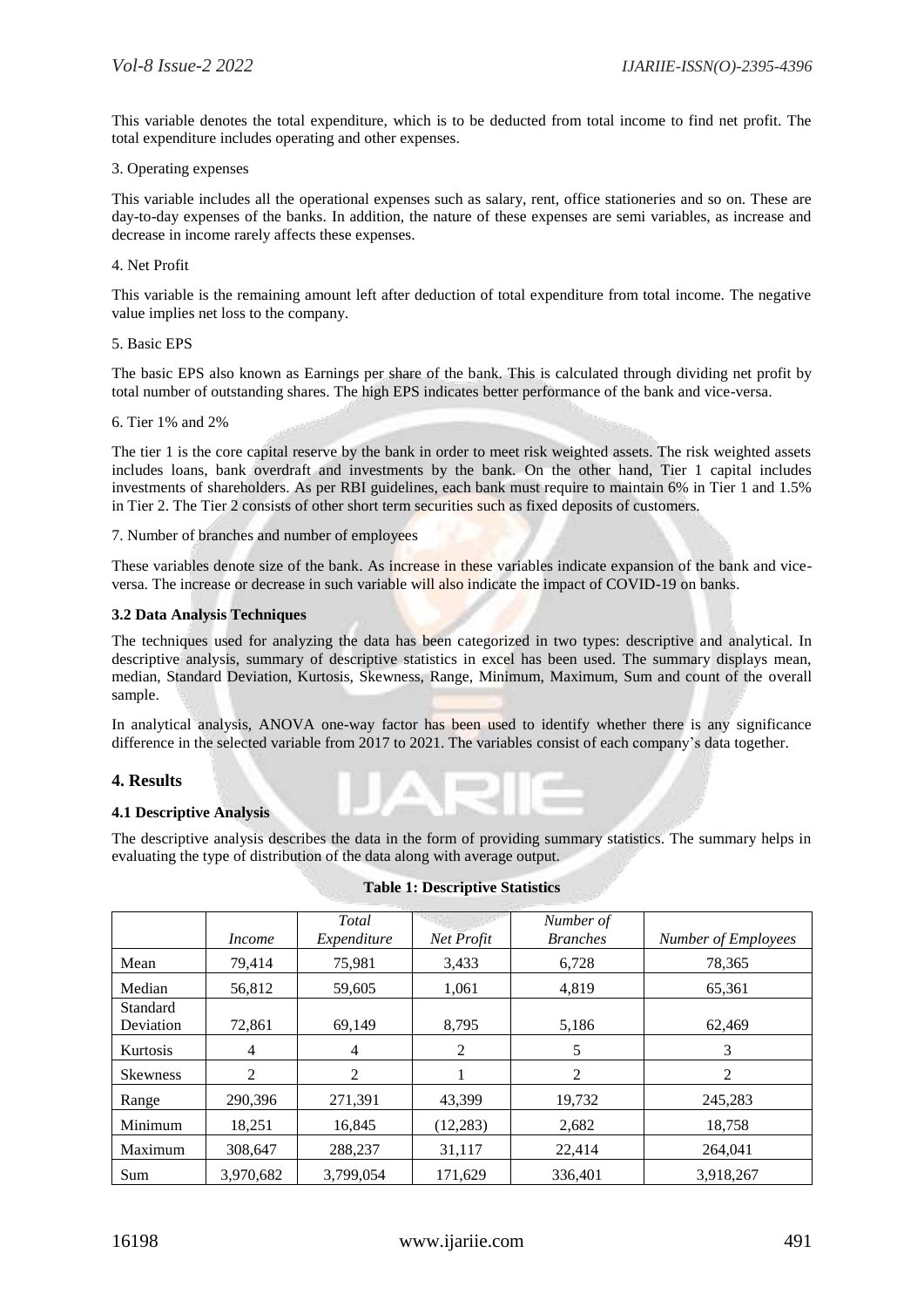|--|

## **4.2 Analytical Analysis**

## **4.2.1. Income**

### **Table 2: ANOVA of Income**

## Anova: Single Factor

## SUMMARY

| Groups | Count | Sum     | Average | Variance      |
|--------|-------|---------|---------|---------------|
| 2021   | 10    | 982,837 | 98,284  | 6,789,248,069 |
| 2020   | 10    | 878,403 | 87,840  | 7,006,918,249 |
| 2019   | 10    | 768,145 | 76,814  | 5,927,310,146 |
| 2018   | 10    | 706,499 | 70,650  | 5,208,786,095 |
| 2017   | 10    | 634,799 | 63,480  | 3,121,178,603 |

## ANOVA

| Source of Variation   | SS                 | df | ΜS            |      | $P-value$ | F crit |
|-----------------------|--------------------|----|---------------|------|-----------|--------|
| <b>Between Groups</b> | 7,645,335,323      | 4  | 1,911,333,831 | 0.34 | 0.85      | 2.58   |
| <b>Within Groups</b>  | 252,480,970,465    | 45 | 5,610,688,233 |      |           |        |
|                       |                    |    |               |      |           |        |
| Total                 | 260, 126, 305, 788 | 49 |               |      |           |        |

# **4.2.2. Total Expenditure**

#### **Table 3: ANOVA of Total Expenditure** ш

Anova: Single Factor

## SUMMARY

| Groups | Count | Sum     | Average | Variance      |
|--------|-------|---------|---------|---------------|
| 2021   | 10    | 903,244 | 90,324  | 5,650,289,881 |
| 2020   | 10    | 833,706 | 83,371  | 6,030,377,363 |
| 2019   | 10    | 755,614 | 75,561  | 5,657,171,955 |
| 2018   | 10    | 713,958 | 71,396  | 5,321,633,508 |
| 2017   | 10    | 592,532 | 59,253  | 2,750,222,026 |

| Source of Variation   | SS              | df | МS            |      | $P-value$ | F crit |
|-----------------------|-----------------|----|---------------|------|-----------|--------|
| <b>Between Groups</b> | 5,613,582,785   | 4  | 1,403,395,696 | 0.28 | 0.89      | 2.58   |
| Within Groups         | 228,687,252,609 | 45 | 5,081,938,947 |      |           |        |
|                       |                 |    |               |      |           |        |
| Total                 | 234,300,835,394 | 49 |               |      |           |        |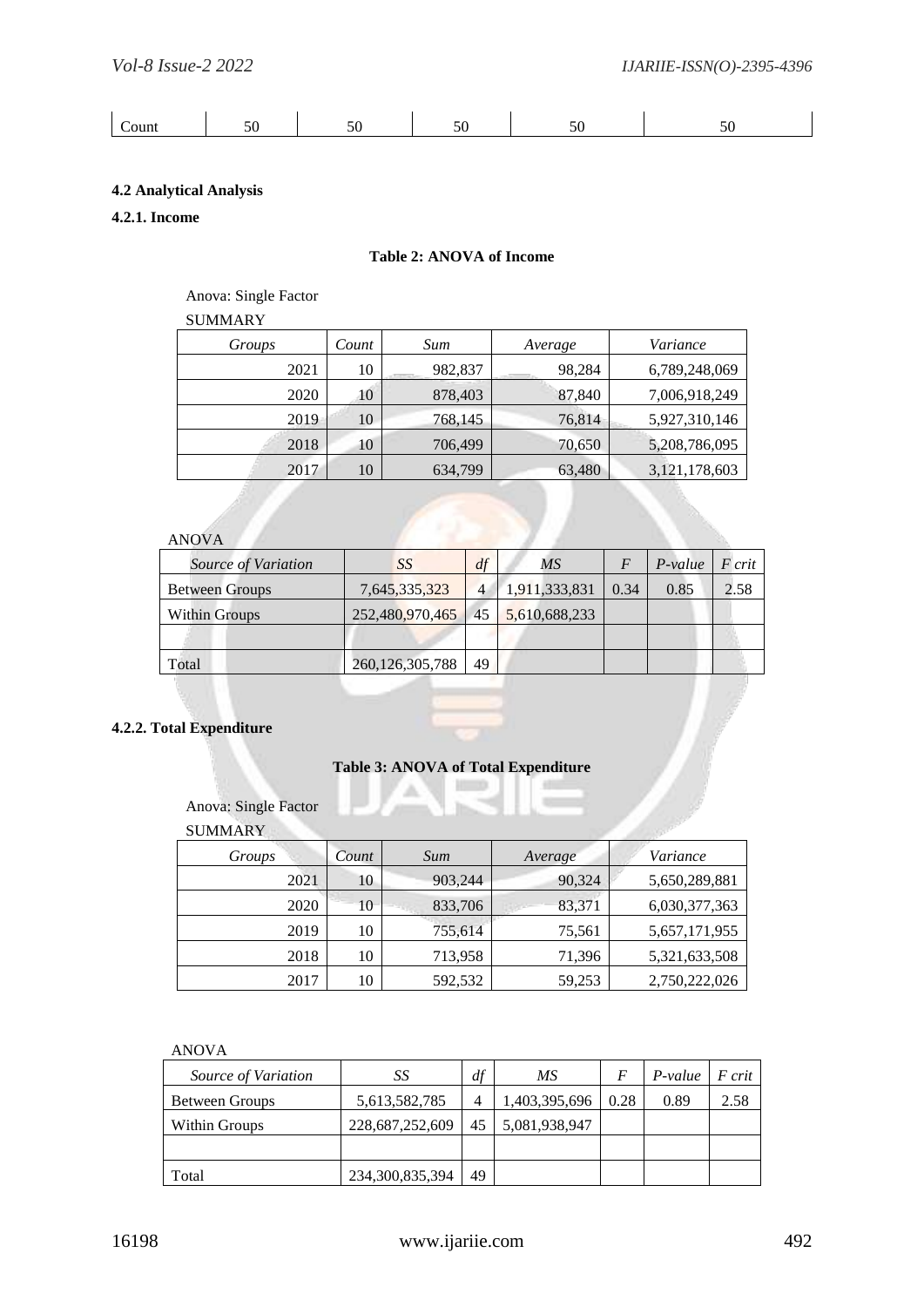## **4.2.3. Operating expenses**

## **Table 4: ANOVA of Operating expenses**

## Anova: Single Factor

SUMMARY

| Count | Sum     | Average | Variance    |
|-------|---------|---------|-------------|
| 10    | 236,115 | 23,611  | 492,779,121 |
| 10    | 199,194 | 19,919  | 446,280,274 |
| 10    | 175,303 | 17,530  | 382,050,916 |
| 10    | 158,007 | 15,801  | 274,067,214 |
| 10    | 131,585 | 13,159  | 162,635,792 |
|       |         |         |             |

# ANOVA

| Source of Variation   | SS             | df             | MS                 | $P-value$ | F crit |
|-----------------------|----------------|----------------|--------------------|-----------|--------|
| <b>Between Groups</b> | 636,698,123    | $\overline{4}$ | $159,174,531$ 0.45 | 0.77      | 2.58   |
| <b>Within Groups</b>  | 15,820,319,851 | 45             | 351,562,663        |           |        |
|                       |                |                |                    |           |        |
| Total                 | 16,457,017,974 | 49             |                    |           |        |

## **4.2.4. Net Profit**

#### **Table 5: ANOVA of Net Profit**

#### Anova: Single Factor

## **SUMMARY**

| <b>SUMMANI</b> |       |          |         |              |
|----------------|-------|----------|---------|--------------|
| Groups         | Count | Sum      | Average | Variance     |
| 2021           | 10    | 79,594   | 7,959   | 120,739,746  |
| 2020           | 10    | 44,697   | 4,470   | 87, 348, 188 |
| 2019           | 10    | 12,530   | 1,253   | 66,995,432   |
| 2018           | 10    | (7, 459) | (746)   | 67,084,770   |
| 2017           | 10    | 42,267   | 4,227   | 29,642,194   |

| Source of Variation   | ມມ          | df | MS |     | P-value | crii |
|-----------------------|-------------|----|----|-----|---------|------|
| <b>Between Groups</b> | 444,080,842 |    |    | .49 | U.ZZ    | 2.JC |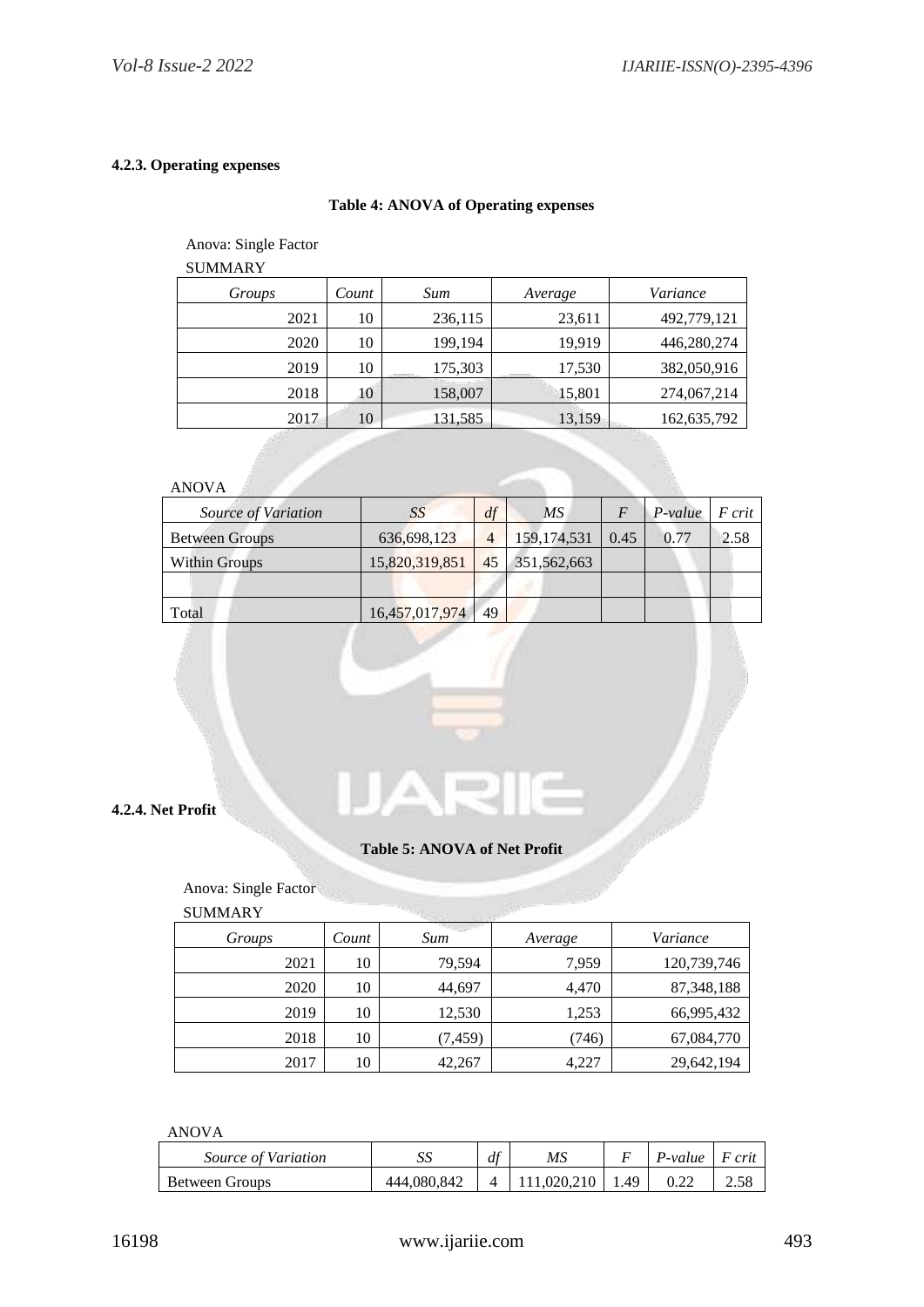| Within Groups | 3,346,292,968 | 45 | 74,362,066 |  |  |
|---------------|---------------|----|------------|--|--|
|               |               |    |            |  |  |
| Total         | 3,790,373,809 | 49 |            |  |  |

## **4.2.5. Earnings per share (EPS)**

## **Table 6: ANOVA of EPS**

## Anova: Single Factor

SUMMARY

| .      |       |         |         |          |
|--------|-------|---------|---------|----------|
| Groups | Count | Sum     | Average | Variance |
| 2021   | 10    | 141.97  | 14.20   | 423.06   |
| 2020   | 10    | 50.52   | 5.05    | 446.96   |
| 2019   | 10    | 39.39   | 3.94    | 938.83   |
| 2018   | 10    | (81.70) | (8.17)  | 1,531.23 |
| 2017   | 10    | 162.15  | 16.22   | 340.49   |
|        |       |         |         |          |

# ANOVA *Source of Variation SS df MS F P-value F crit* Between Groups 3,772 4 942.92 1.28 0.29 2.58 Within Groups 33,125 45 736.11 Total 36,897 49

**4.2.6. Tier 1%**

# **Table 7: ANOVA of Tier 1%**

## Anova: Single Factor

SUMMARY

| Groups | Count | <b>Sum</b> | Average | Variance |
|--------|-------|------------|---------|----------|
| 2021   | 10    | 133.79     | 13.38   | 8.22     |
| 2020   | 10    | 121.61     | 12.16   | 6.64     |
| 2019   | 10    | 110.00     | 11.00   | 9.56     |
| 2018   | 10    | 104.08     | 10.41   | 8.46     |
| 2017   | 10    | 106.82     | 10.68   | 4.23     |

| Source of Variation   | SS     | df | MS    | F    | $P-value$ | $\mid$ F crit |
|-----------------------|--------|----|-------|------|-----------|---------------|
| <b>Between Groups</b> | 60.76  |    | 15.19 | 2.05 | 0.10      |               |
| Within Groups         | 334.00 |    | 7.42  |      |           |               |
|                       |        |    |       |      |           |               |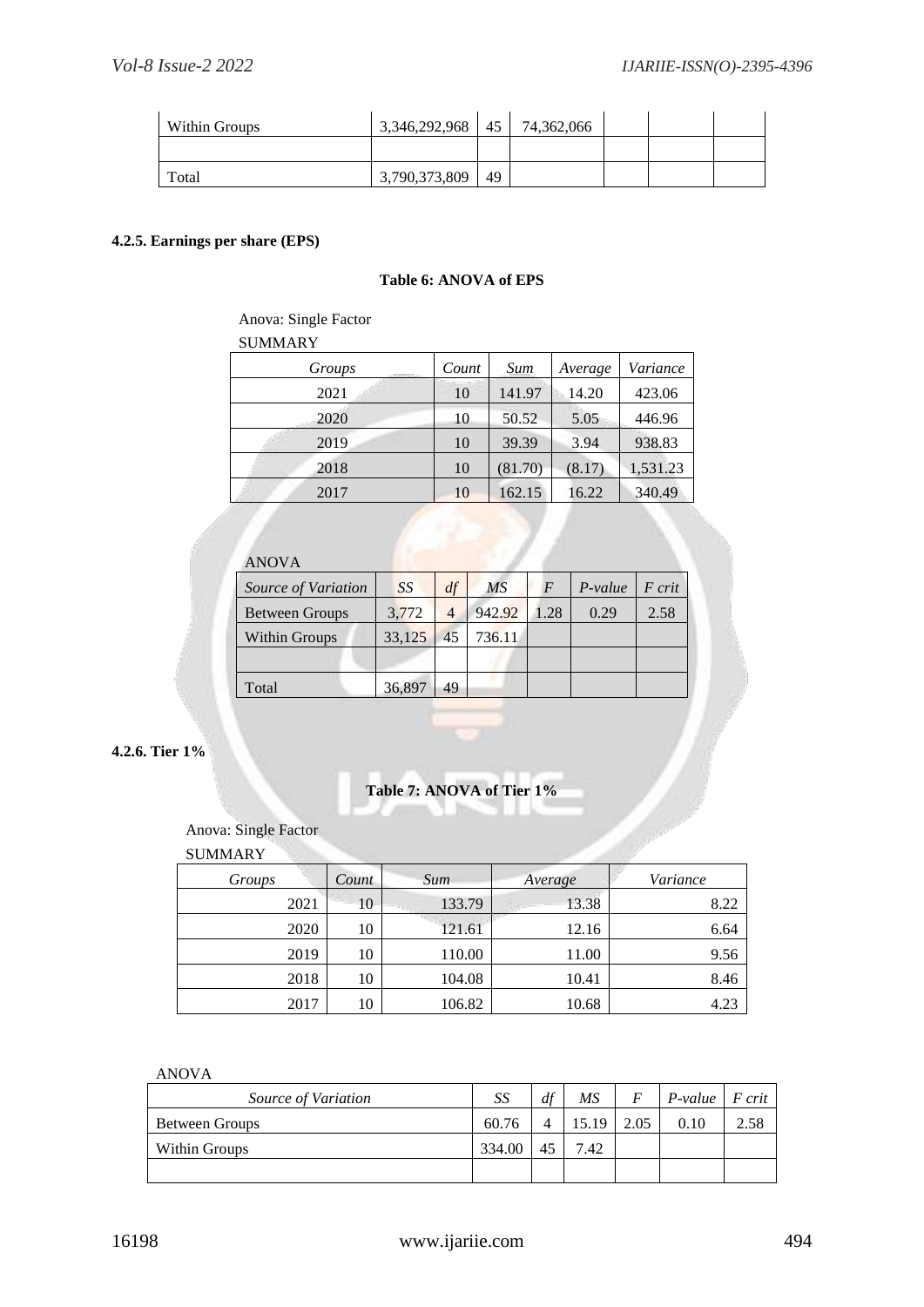Total 394.76 49

## **4.2.7. Tier 2%**

## **Table 8: ANOVA of Tier 2%**

Anova: Single Factor

SUMMARY

| Groups | Count | Sum   | Average | Variance |
|--------|-------|-------|---------|----------|
| 2021   | 10    | 23.37 | 2.34    | 0.65     |
| 2020   | 10    | 21.89 | 2.19    | 0.56     |
| 2019   | 10    | 21.00 | 2.10    | 0.32     |
| 2018   | 10    | 23.46 | 2.35    | 0.67     |
| 2017   | 10    | 25.77 | 2.58    | 0.34     |
|        |       |       |         |          |

## ANOVA

| Source of Variation   | SS    | df | $\overline{MS}$ | $\overline{F}$ | $\varepsilon$ P-value F crit |      |
|-----------------------|-------|----|-----------------|----------------|------------------------------|------|
| <b>Between Groups</b> | 1.32  | 4  | 0.33            | 0.65           | 0.63                         | 2.58 |
| Within Groups         | 22.89 | 45 | 0.51            |                |                              |      |
|                       |       |    |                 |                |                              |      |
| Total                 | 24.21 | 49 |                 |                |                              |      |

## **4.2.8. Number of branches**

## **Table 9: ANOVA of Number of Branches**

#### Anova: Single Factor

| <b>SUMMARY</b> |       |        |         |            |
|----------------|-------|--------|---------|------------|
| Groups         | Count | Sum    | Average | Variance   |
| 2021           | 10    | 80,727 | 8,073   | 29,738,636 |
| 2020           | 10    | 69,814 | 6,981   | 31,753,591 |
| 2019           | 10    | 64,383 | 6,438   | 31,129,711 |
| 2018           | 10    | 63,789 | 6,379   | 32,999,775 |
| 2017           | 10    | 57,688 | 5,769   | 17,470,318 |

| Source of Variation | SS            | df | MS         |      | $P-value$ | F crit |
|---------------------|---------------|----|------------|------|-----------|--------|
| Between Groups      | 29,982,912    | 4  | 7,495,728  | 0.26 | 0.90      | 2.58   |
| Within Groups       | 1,287,828,285 | 45 | 28,618,406 |      |           |        |
|                     |               |    |            |      |           |        |
| Total               | 1,317,811,197 | 49 |            |      |           |        |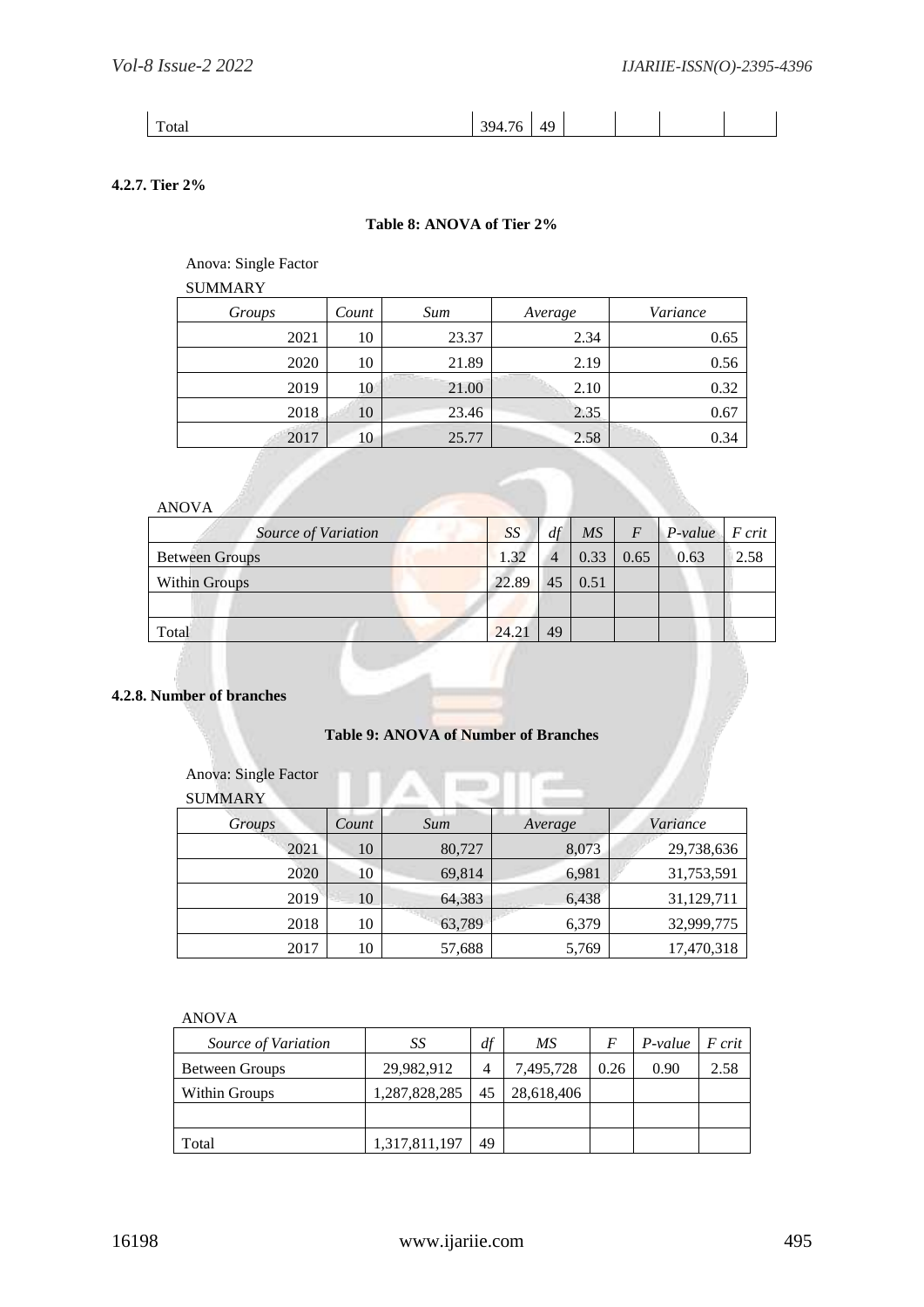#### **4.2.9. Number of Employees**

#### **Table 10: ANOVA of Number of employees**

| Anova: Single Factor |
|----------------------|
|----------------------|

| Groups | Count | Sum     | Average | Variance      |
|--------|-------|---------|---------|---------------|
| 2021   | 10    | 910,291 | 91,029  | 3,862,567,928 |
| 2020   | 10    | 815,077 | 81,508  | 4,510,413,388 |
| 2019   | 10    | 758,110 | 75,811  | 4,675,347,734 |
| 2018   | 10    | 751,121 | 75,112  | 4,924,736,295 |
| 2017   | 10    | 683,668 | 68,367  | 2,954,178,380 |

|  | ۰, |  |
|--|----|--|

| Source of Variation   | SS                 | df             | MS            |      | $P-value$ | F crit |
|-----------------------|--------------------|----------------|---------------|------|-----------|--------|
| <b>Between Groups</b> | 2,873,242,692      | $\overline{4}$ | 718,310,673   | 0.17 | 0.95      | 2.58   |
| Within Groups         | 188, 345, 193, 530 | 45             | 4,185,448,745 |      |           |        |
|                       |                    |                |               |      |           |        |
| Total                 | 191,218,436,221    | 49             |               |      |           |        |

## 5. Conclusion

Based on above analysis, it can be concluded that there is no impact of COVID-19 on the performance of Indian Banking industry. This statement can be evident with the fact that value of P in the case of each variable are higher than 0.05. This signifies that Null hypothesis has been accepted, and there is no significance difference between each variable. The ANOVA uses mean average value for each year and compares to find any difference at 95% significant level. All the variables are outside the range of level of significance, hence it can be commented that Indian Banking industry has not impacted by COVID-19.

## References

- Money Control. (2022). *Axis Bank Balance Sheet, Axis Bank Financial Statement & Accounts*. Moneycontrol.com. Retrieved 20 March 2022, from [https://www.moneycontrol.com/financials/axisbank/balance-sheetVI/AB16.](https://www.moneycontrol.com/financials/axisbank/balance-sheetVI/AB16)
- Money Control. (2022a). *Bank Of Baroda Balance Sheet, Bank Of Baroda Financial Statement & Accounts*. Moneycontrol.com. Retrieved 20 March 2022, from [https://www.moneycontrol.com/financials/bankofbaroda/balance-sheetVI/BOB.](https://www.moneycontrol.com/financials/bankofbaroda/balance-sheetVI/BOB)
- Money Control. (2022b). *Central Bank of India Balance Sheet, Central Bank of India Financial Statement & Accounts*. Moneycontrol.com. Retrieved 20 March 2022, from [https://www.moneycontrol.com/financials/centralbankindia/balance-sheetVI/CBO01.](https://www.moneycontrol.com/financials/centralbankindia/balance-sheetVI/CBO01)
- Money Control. (2022c). *HDFC Bank Balance Sheet, HDFC Bank Financial Statement & Accounts*. Moneycontrol.com. Retrieved 20 March 2022, from [https://www.moneycontrol.com/financials/hdfcbank/balance-sheetVI/HDF01.](https://www.moneycontrol.com/financials/hdfcbank/balance-sheetVI/HDF01)